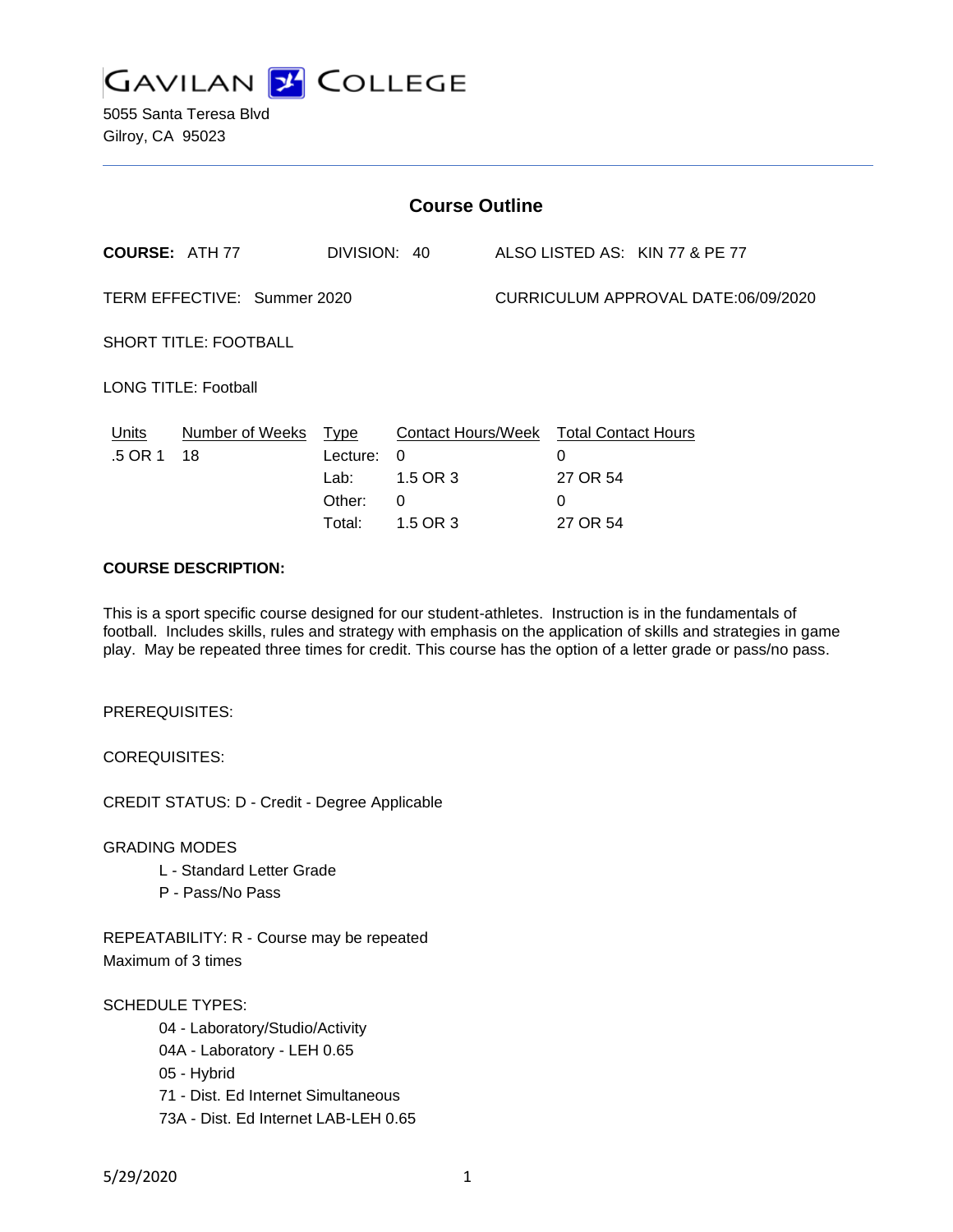### **STUDENT LEARNING OUTCOMES:**

1. Demonstrate the proper techniques for throwing, catching, and kicking the football.

Measure of assessment: demonstration

Year assessed, or planned year of assessment: 2016

Semester: Summer

2. Describe and execute a variety of offensive and defensive strategies. Measure of assessment: written exam, demonstration, oral exam, discussion Year assessed, or planned year of assessment: 2016 Semester: Summer

# **CONTENT, STUDENT PERFORMANCE OBJECTIVES, OUT-OF-CLASS ASSIGNMENTS**

Curriculum Approval Date:06/09/2020

3 - 6 Hours:

Content: Course introduction, including course syllabus, grading, and class requirements. Safety practices will be explained and emphasized. Presentation on the basic football skills of passing, catching, kicking, and blocking.

Student Performance Objectives: Explain the requirements of the course and how their grade is determined. List the safety rules the class will follow. Demonstrate their current football skills.

4.5 - 9 Hours:

Content: Structured opportunities for students to work on their passing, catching, kicking, and blocking skills will be provided. Offensive patterns for receivers and running backs will be introduced. Offensive formations as well as rules governing offensive play will be included.

Student Performance Objectives: Demonstrate the techniques for throwing, catching, and kicking the football. Explain the rules specific to blocking.

4.5 - 9 Hours:

Content: Information will be provided on defensive skills and defensive formations. This may include: the responsibilities of the defensive line and defensive backs, zone vs. man to man coverage, and the rules governing defensive play.

Student Performance Objectives: Discuss the benefits/detriments of playing zone defense and/or playing man to man defense. Explain the rules governing defensive play.

3 - 6 Hours:

Content: The opportunity to practice all skills learned to date will be provided through a variety of activities. Offensive and defensive strategies will be presented, discussed, and practiced.

Student Performance Objectives: Develop, explain, and demonstrate an offensive play. Discuss the defense that could be utilized against each of the offensive plays presented.

#### 7.5 - 15 Hours:

Content: Teams will be established and opportunities will be provided for them to develop offensive and defensive schemes. Competition could be included in 5, 7, and/or 8 player teams. Tournament play may be provided. Round robin or some other type of tournament format could be used.

Student Performance Objectives: Participate in tournament play where they will demonstrate their skills, knowledge of the rules, and strategies. Perform at several positions, demonstrating the skills required at that position.

3 - 6 Hours:

Content: Skill testing.

Student Performance Objectives: Participate in skill testing. Discuss the rules governing the different positions.

2 Hours:

Final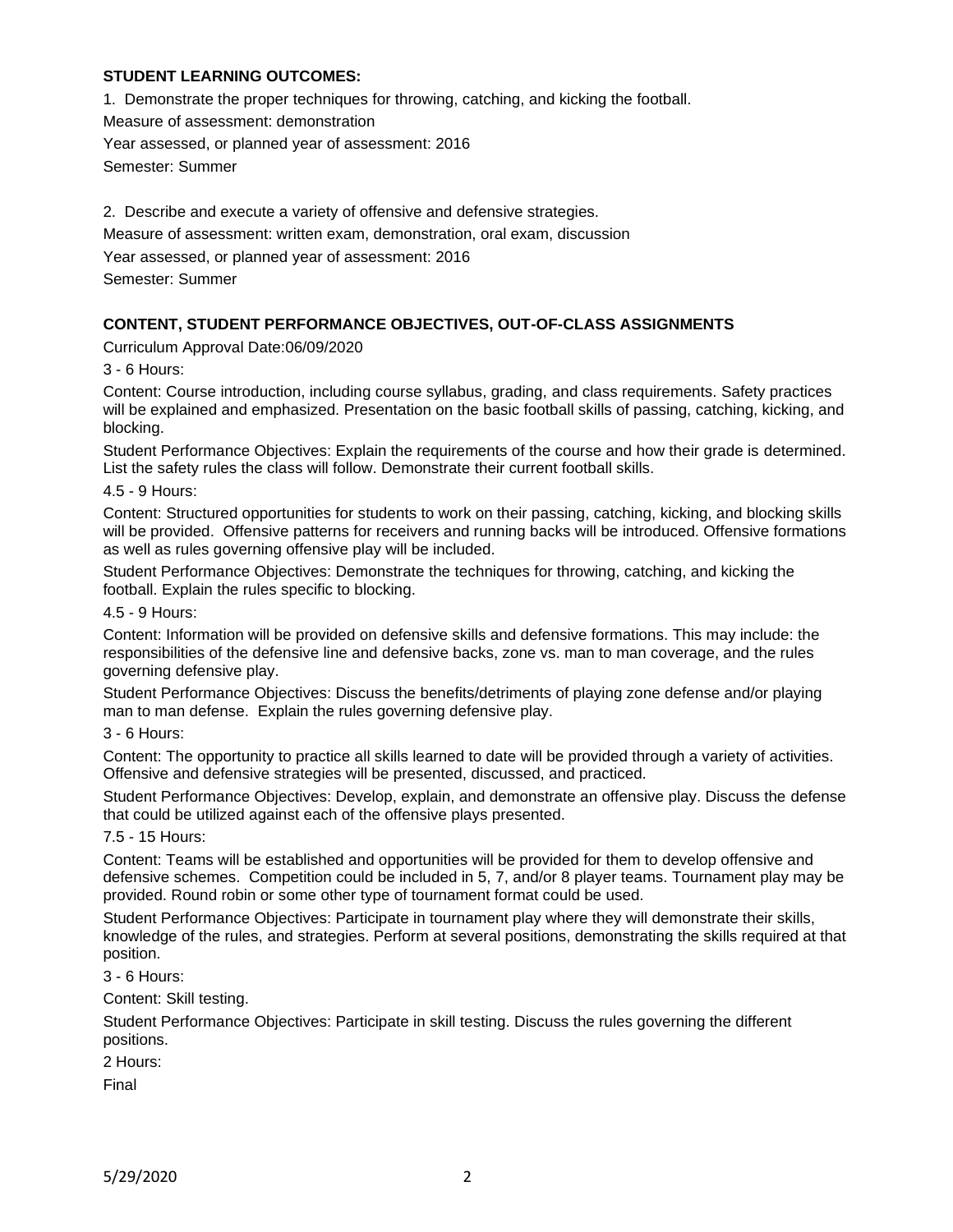## **METHODS OF INSTRUCTION:**

demonstration, small groups, stations

### **METHODS OF EVALUATION:**

Writing assignments None - Course primarily involves skill demonstration or problem solving Skill demonstrations Percent of total grade: 40.00 % 30% - 50% Demonstration Objective examinations Percent of total grade: 10.00 % Objective examinations: 0% - 20% Multiple Choice, True/False, Completion Other methods of evaluation Percent of total grade: 50.00 % Other methods of evaluation: 40% - 60% Requires student participation. OUT OF CLASS ASSIGNMENTS:

# **REPRESENTATIVE TEXTBOOKS:**

No textbook required. Handouts will be provided as needed.